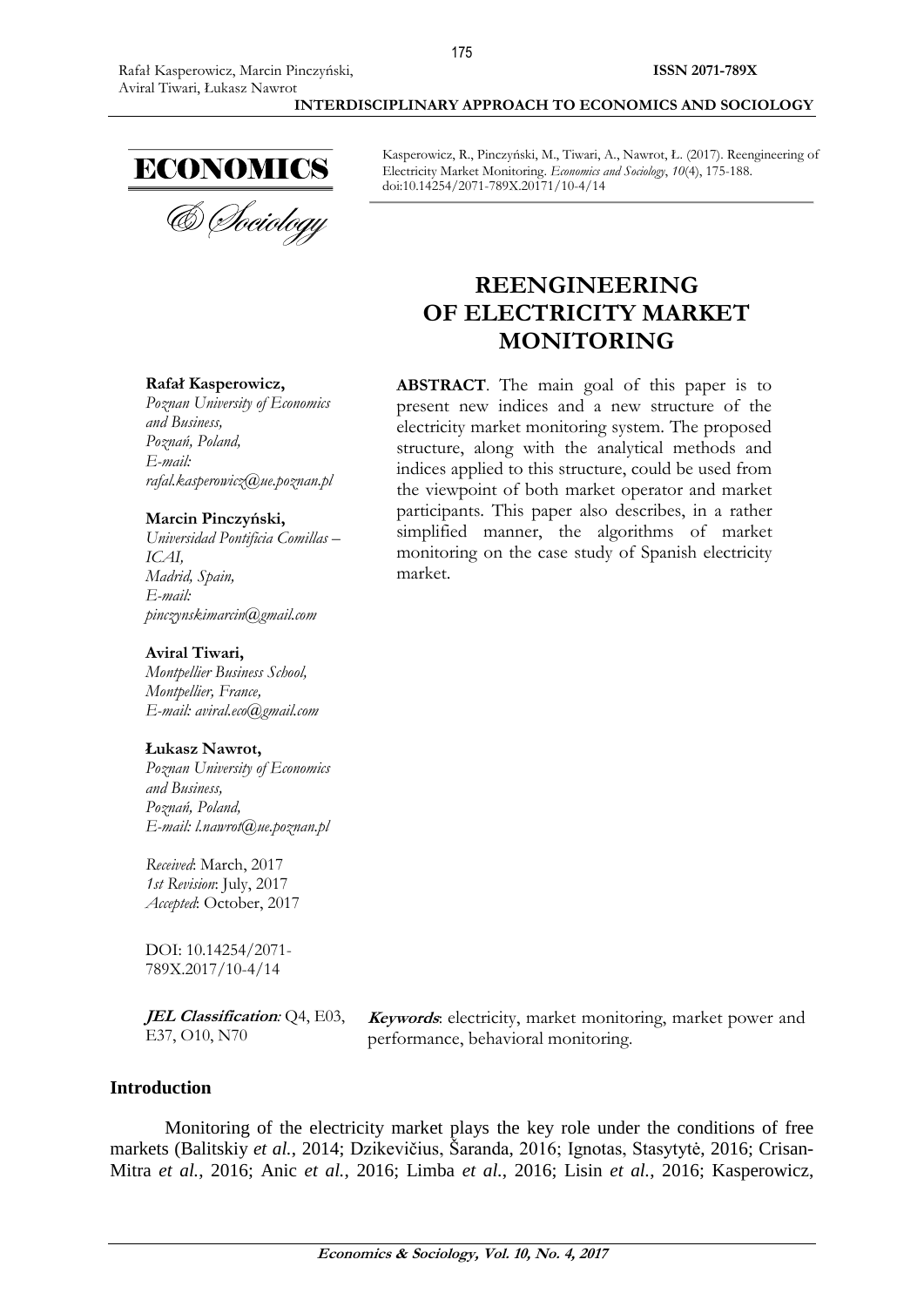Štreimikienė, 2016; Brożyna *et al.*, 2016; Strielkowski *et al.*, 2017). Supervisory actions are important for the system operator as well as regulatory commissions in their ensuring efficient market performance. This article omits the basic concepts and issues of electricity markets functioning and monitoring, since a detailed literature review as well as theoretical introduction to these issues can be found in our previous article "Overview of electricity market monitoring" (Pinczynski & Kasperowicz, 2016) and the interested reader is advised to read these two papers as a whole entity. After a broad study of the literature related to monitoring and analysis of the electricity market we can conclude that there is lack of information concerning the techniques to be used for monitoring economic parameters at the markets with a structure similar to Spanish market. So, there is a need to propose new indices and/or modifications to the already existing ones at Spanish electricity market, same applies to the markets similar to Spanish one.

This paper firstly introduces a new index for monitoring of economic parameters. In section II application of this index and methods for monitoring Spanish electricity market, considering publicly available data sources, are proposed. In the last part, a new monitoring system structure along with new algorithms, designed specifically for Spanish electricity market, are presented.

# **1. New index**

As it was discussed in the previous paper (Pinczynski & Kasperowicz, 2016), the existing methods have a limited applicability to the real power systems, due to specific data requirements, or the theoretical limitations. The proposed indexes can be readily applied to the existing system (Spanish power system) and provide relevant information about the market behavioral.

Bid price of cleared energy monitoring index (BPceM) depicts the relation of the difference between the weighted average price of cleared energy for a certain technology during the period of one day and the weighted average price of cleared energy for all the technologies during the period of one day, to the weighted average price of cleared energy for all the technologies during the period of one day.

$$
B PceM = \frac{wPcE i, t - wPcE j, t}{wPcE j, t}
$$
 (1)

 $wPcEi$ ,  $t$  – weighted average price of cleared energy for a certain technology in time t,  $wPcE\hat{i}$ ,  $t$  – weighted average price of cleared energy for all the technologies in time t.

This index determines, whether a certain technology shall be classified as inflating or lowering the weighted average price. If the index value is negative, it implies that the weighted average price of the offers for this particular technology during a certain day was lower than the weighted average price for all the technologies. On a contrary, if the index value is positive, it evidences that this particular technology might have triggered an increase of the energy final price. Finally, if the values amount to around zero, it indicates that the weighted average price of cleared energy was approximate to the weighted average price for the whole system. The values are expressed as a percentage and they reflect the number of percentage points by which the cleared energy price (relating certain technology) rises or falls with regard to the cleared energy price for all the technologies.

The abovementioned index could be applied also in order to determine the agent or the group of agents that had impact on the energy price change, as regards certain technology or taking into account the whole system. If the weighted average price of cleared energy for a certain technology is replaced by the weighted average price for a certain agent on a certain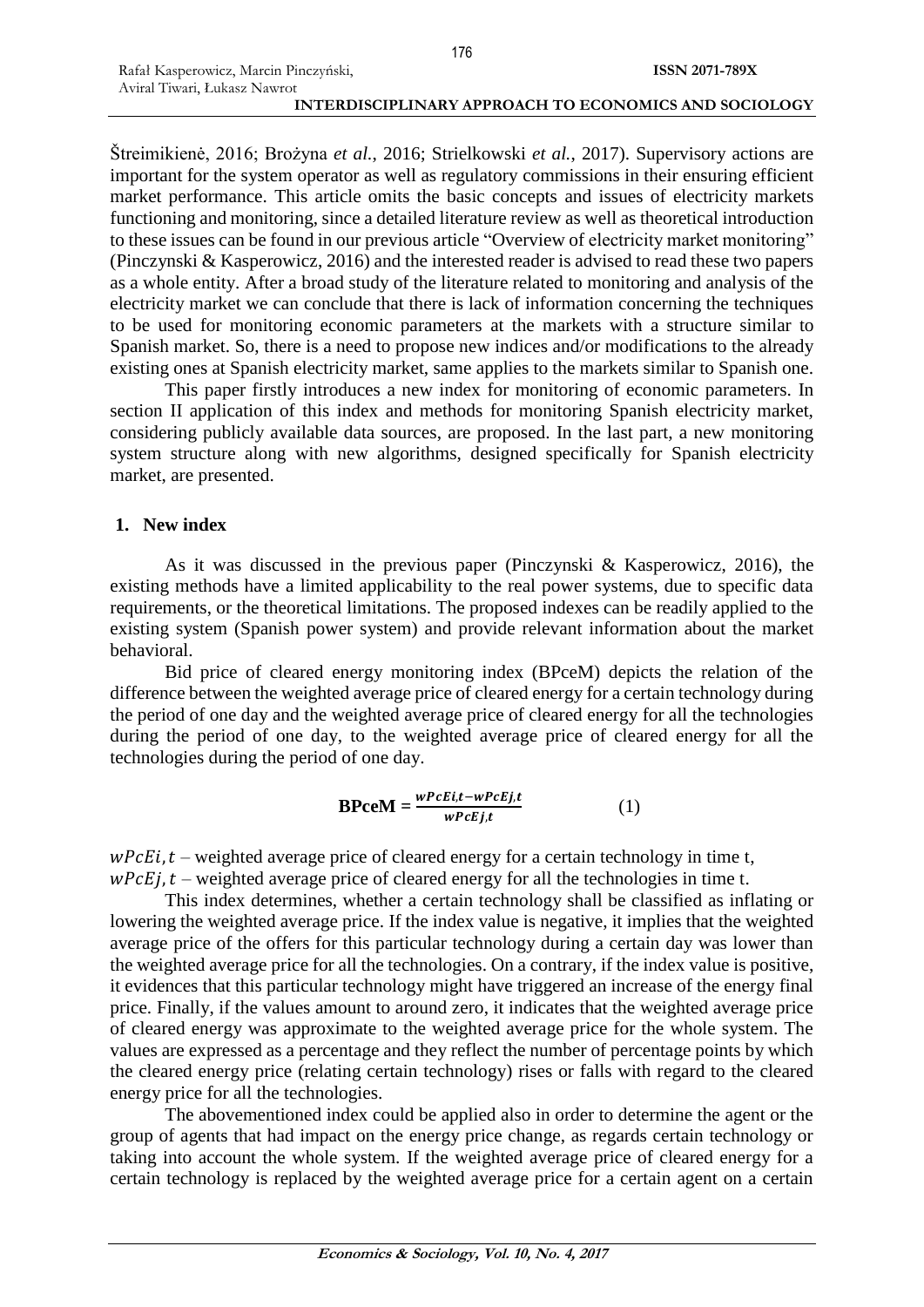day, and if the weighted average price of cleared energy for the whole system is replaced by the weighted average price of cleared energy for the whole technology, then the presented index could be helpful in seeking the agents which have triggered an increase or decrease of the energy final price as regards a certain technology. In such case the index would present an increase or decrease of the weighted average price with regard to the weighted average price of cleared energy for the whole system, and would be expressed as a percentage. The interpretation of the obtained measurement results shall be analogous to the interpretation of the index focused on technology.

Furthermore, the abovementioned index could be also modified in order to monitor relations between the weighted average prices for different agents or groups of agents. Such modified index could be helpful in monitoring the relations between those agents or groups of agents that have the greater influence on the final price level.

One of the primary advantages of this index is the fact that it uses the weighted average prices of energy with regard to the amount of energy. The monitoring of prices, without considering the quantitative aspect, is in the most cases insufficient. In such case, if there is only one highly priced offer regarding a small amount of energy, it could significantly distort the results. Nevertheless, this problem has been resolved thanks to the application of the weighted average price. The presented index aim at presenting the influence of a certain technology, agent or group of agents on the final energy price.

The index introduces three primary pieces of information:

if the index value is positive, then the examined group might have triggered an increase of the final price,

if the index value is negative, then the group might have contributed to the decrease of the final price, whereas,

if the value amounts to about zero, it implies that the weighted average price of the offered energy was approximately to the weighted average price of the energy with regard to the whole analyzed system.

The index value is expressed as a percentage and it depicts the differences between the weighted average prices of cleared energy with regard to the examined different groups. This index could be applied over a horizon of one hour, one day or one week, and even over some longer horizons, if there is such a need.



Figure 1. The graph presents the graphical representations of the bid price of cleared energy monitoring index

*Source*: own calculation.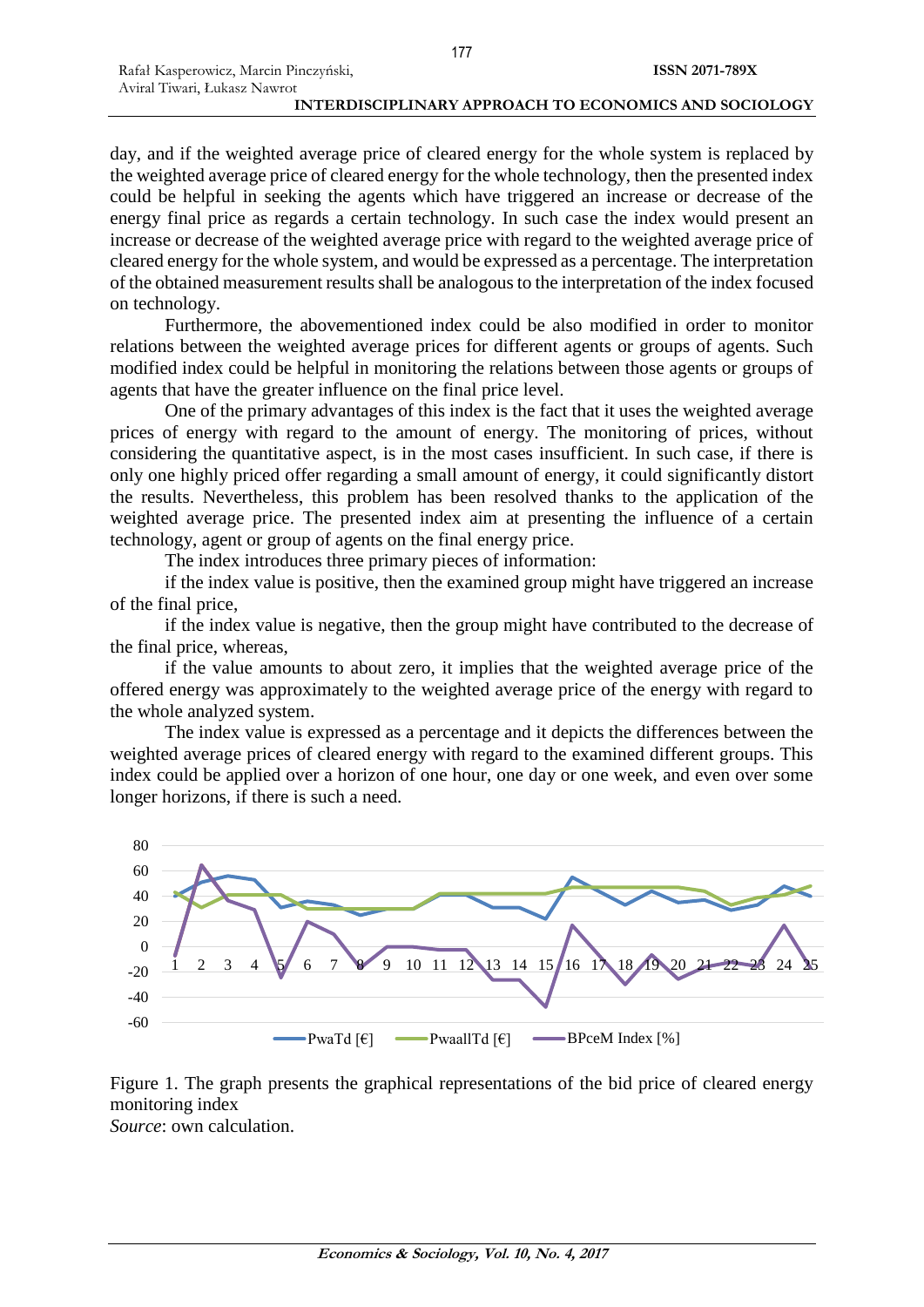The *Figure 1* refers to period of 25 days, whereas the weighted average price of cleared energy for a certain agent is marked in blue, the weighted average price of cleared energy with regard to the whole system – in green, whereas the indications of the bid price of cleared energy monitoring index, expressed as a percentage, are marked in violet. BPceM index shows when and by how many percent the examined technology differed from the final weighted average price for the whole system. Furthermore, it indicates also in what manner the agent could have influenced the final energy price (increase, decrease, maintaining the average level).

It is evidenced in the graph that on the first day the weighted average price as regards the examined agent was by a few percent lower than the price regarding the whole system. Further, on the next day the weighted average price increased by almost 55% and such high price level tended to maintain until the fifth day, on which the weighted average price decreased by 10% of the weighted average price with respect to the whole system.

Moreover, from ninth to twelfth day the index value amounted to approximately 0, which implies that the offers accepted in the market, made by a certain agent, were broadly in the same range as the cleared energy price for the whole system. The abovementioned pieces of information are helpful in identifying the periods during which the particular agent could have had some impact on: inflating the final price (days 2-4, 6-7, 16, 24), lowering the final price (days 5, 13-15, 18-23), maintaining the average level of prices for the whole system (days 9-12).

# **2. Indexes and methods of the monitoring of Spanish electricity market**

# *2.1. Indexes implemented directly*

The public availability of the source data makes possible the direct (without modifications) application of the following indexes:

- Hertlndahl-Hirschman Index,
- Residual Supply Index,
- Price-Cost Margin Index,
- Markup Ability,
- Market clearing price distribution index,
- Earnings in Total Income.
- Earnings in Price Markup (Pinczynski & Kasperowicz, 2016).

# *2.2. The analytical methods that could be applied to the monitoring of Spanish market*

# *2.2.1. Screening thresholds*

Through the application of appropriate algorithms to analyzing Spanish source data, it is possible to obtain information regarding the characteristics of bids (offers) submission by particular agents (the examined groups could be classified by technologies or groups of agents). If the data is grouped properly, relevant filters could be applied with the aim of monitoring the behavior of a particular agent, group of agents or a particular technology (bidding patterns monitoring). The abovementioned method could be realized mainly with regard to Behavioral monitoring, however, it could be also helpful in detecting the first signals of creating the market power. As a rule, the monitoring of market efficiency requires some wider analyzes than screening thresholds (Patton, 2003; Gan & Bourcier, 2002; Galarza *et al.*, 2006).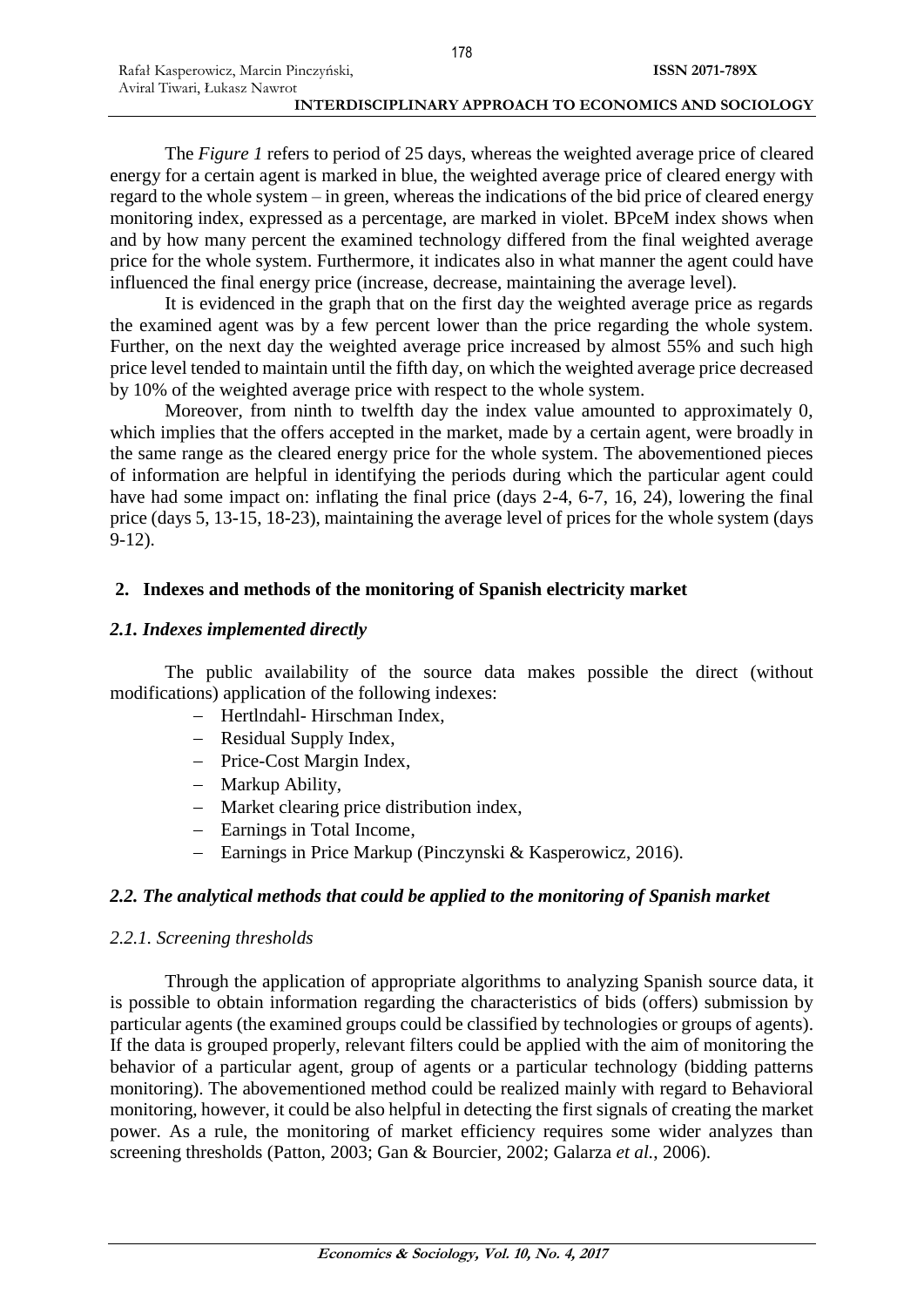Rafał Kasperowicz, Marcin Pinczyński,

Aviral Tiwari, Łukasz Nawrot

The monitoring of the price ranges of the weighted average energy prices with regard to the amount of energy of particular agents, groups of agents or technologies could easily indicate which agents or technologies are responsible for a change of the final energy price (see *Appendix A*). As a result of selecting the particular agent, group of agents or technology, it is possible to conduct a detailed analysis of submitted bids by virtue of studying the graphs presenting directly all the bids related to the examined group (see *Figure 2*).





*Figure 2* is one of the core graphs that presents the behavior of a particular agent and, as a consequence, is one of the elements of participants behavioral monitoring. Furthermore, the application of relevant filters, that monitor the parameters of bids, would make it possible to monitor the situations that are conducive to creating market power, to register current trends in the market, to detect abnormal behavioral of market participants (in order to detect them it is crucial to define the parameters that shall be identified as an anomaly for the system).

#### *2.2.2. Benchmarking*

Due to the fact that the source data regarding Spanish market is publicly available, Benchmarking could be also applied to the monitoring of market power, performers and participants behavioral monitoring. The presented method shall be qualified as a comparative analysis. The key (and at the same time quite complex) issue regarding comparative analyses is the application of the relevant group of referential models on the basis of the parameters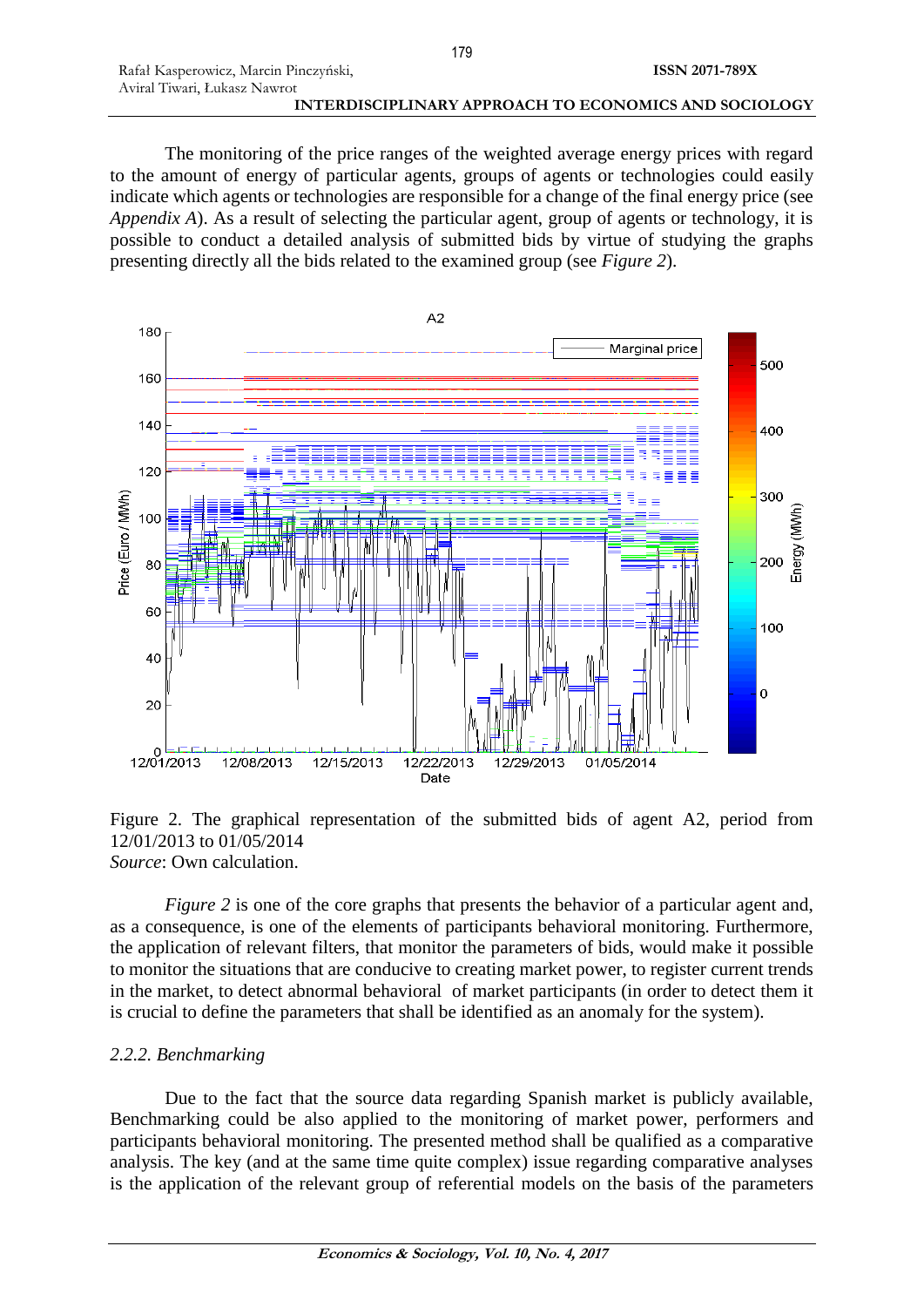describing the particular market. In order to warrant that the benchmarking results are correct, the set of reference models shall capture the characteristics and parameters of the market (such as estimate cost of fuel, outage rates, opportunity cost, etc.) in a correct and appropriate way. The application of an inappropriate reference model (e.g. inaccurate estimation of the fuel costs or of the efficiency of a particular technology) could substantially reduce the correctness of the analysis (Patton, 2003; Sole & Bist, 1995; ETSO Report n.d.; Lisin and Strielkowski, 2014).

# **3. The proposed structure of the monitoring system**

In this Section the simplified structure of the monitoring system is outlined. The structure is based on a set of control variables and analytical procedures for Spanish market monitoring. Due to the available data and the knowledge of the structure of electricity market in Spain, it was possible to present the following simplified structure of the day-ahead market monitoring system.

The system is comprised of four basic modules:

- a) Data Acquisition System is responsible for the automatic gathering and recording of the publicly available data, including information regarding the electricity market. The abovementioned module forwards the collected data to the Data Processing module;
- b) Data Processing this module aims at simple calculation of indexes and preparation of the detailed data required for further analyses within the Analysis module. Additionally, the standardization of data  $-$  i.e. the processing of data in order to have it provided in the same format and subject to the same standard of calculation (the source data is to be found in different data bases, therefore, its structure varies) – is also conducted within the Data Processing module;
- c) Analysis, the purpose of the module is to conduct detailed calculation and analysis of the data. All the modules function on the basis of 3 main monitoring techniques, i.e. benchmark analysis, screening thresholds and monitoring by virtue of indexes. Each of the monitoring techniques represents a relevant sub-module, which is responsible for the realization of the calculation and data analysis in accordance with the relevant monitoring technology. The mutual relations between the modules could be observed, however, they are not indicated in the *Figure 3*, due to the simplified form of the scheme. Nevertheless, the full specification of monitoring techniques is presented in "Overview of electricity market monitoring" (Pinczynski & Kasperowicz, 2016). The aim of the last sub-module (Final interpretation of the analysis) is the final integration and analysis of the results originating from submodules: detailed analysis of indexes, benchmark analysis and screening thresholds. All of those three monitoring techniques may contain information corresponding to do Market Power, market performance and behavioral monitoring. In the presented module, i.e. the pieces of information are classified pursuant to the criteria of the parameters that are being monitored. In the Final interpretation of the analysis module, the same parameters measured by different techniques are compared. Due to this fact, i.e. the fact that the same parameters are measured by different techniques, the accuracy and correctness of the conducted analyses could be boosted, as well as some internal functions could be implemented, such as the ones related to the self-diagnosis of measurement errors and errors in the analysis;
- d) Reports, the results of all the analyses shall be presented in the last module of the monitoring system. Depending on particular needs, the report may be prepared in a more simplified or in a more detailed form. A simplified report includes: basic graphs regarding market parameters, warnings with regard to any possible occurrence of anomalies and alerts, which indicate the occurrence of negative situations. On the contrary, a detailed report is composed of all the information outlined in the simplified report, as well as of additional detailed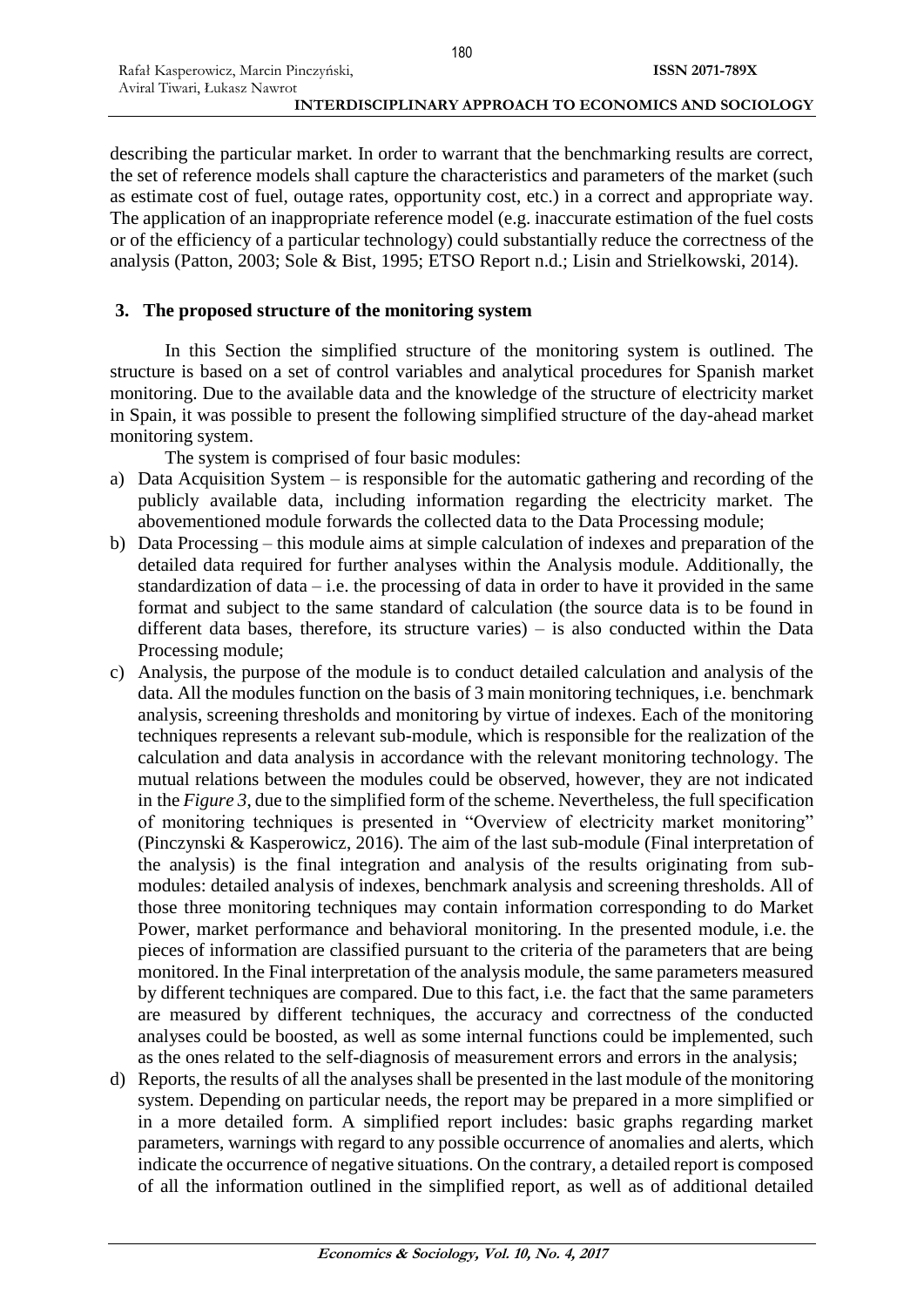information presenting market parameters. Both types of reports may be presented in various manners, subject to any particular needs (an email, on a webpage, as a single file etc.).



Figure 3. The structure of the day-ahead market monitoring system.

# *3.1. Algorithms*

The monitoring system structure presented in *Figure 3* can be supported entirely by two new algorithms that are presented in this subsection. The first algorithm uses a technique of market simulation and statistical indexes computation, whereas for the second algorithm a technique of screening thresholds shall be applied:

a) Market simulation and statistical indexes algorithm

The main aims of this algorithm is to determine whether the market functions at a competitive level and whether there are any anomalies that distort competitive market. Another important goal of this algorithm is to determine how the existing anomalies affect the market competitiveness. This algorithm collects data from the Data Processing module which is described in section 3. Afterwards, energy market simulations are simultaneously performed; further, statistical indexes are calculated. After conducting the above calculations, the reference models, necessary for the detecting anomalies and prohibited behaviours, will be determined. If the algorithm does not detect any anomalies or prohibited behaviours, a relevant report will be generated. On the contrary, when any anomaly is detected, the algorithm continues conducting further analysis, within the analysis module, which aims at examining the case in detail. Subsequent data obtained from the analysis module is transmitted to the competitive market module, which main goal is to determine whether the market is functioning on a competitive basis. If competitive market module`s analysis concludes that the market is competitive, the algorithm stops and generates a relevant report. When the competitiveness of the market is not stable, the algorithm conducts further analysis to determine the impact of the detected anomaly on the competitiveness of the market – this process takes place in the module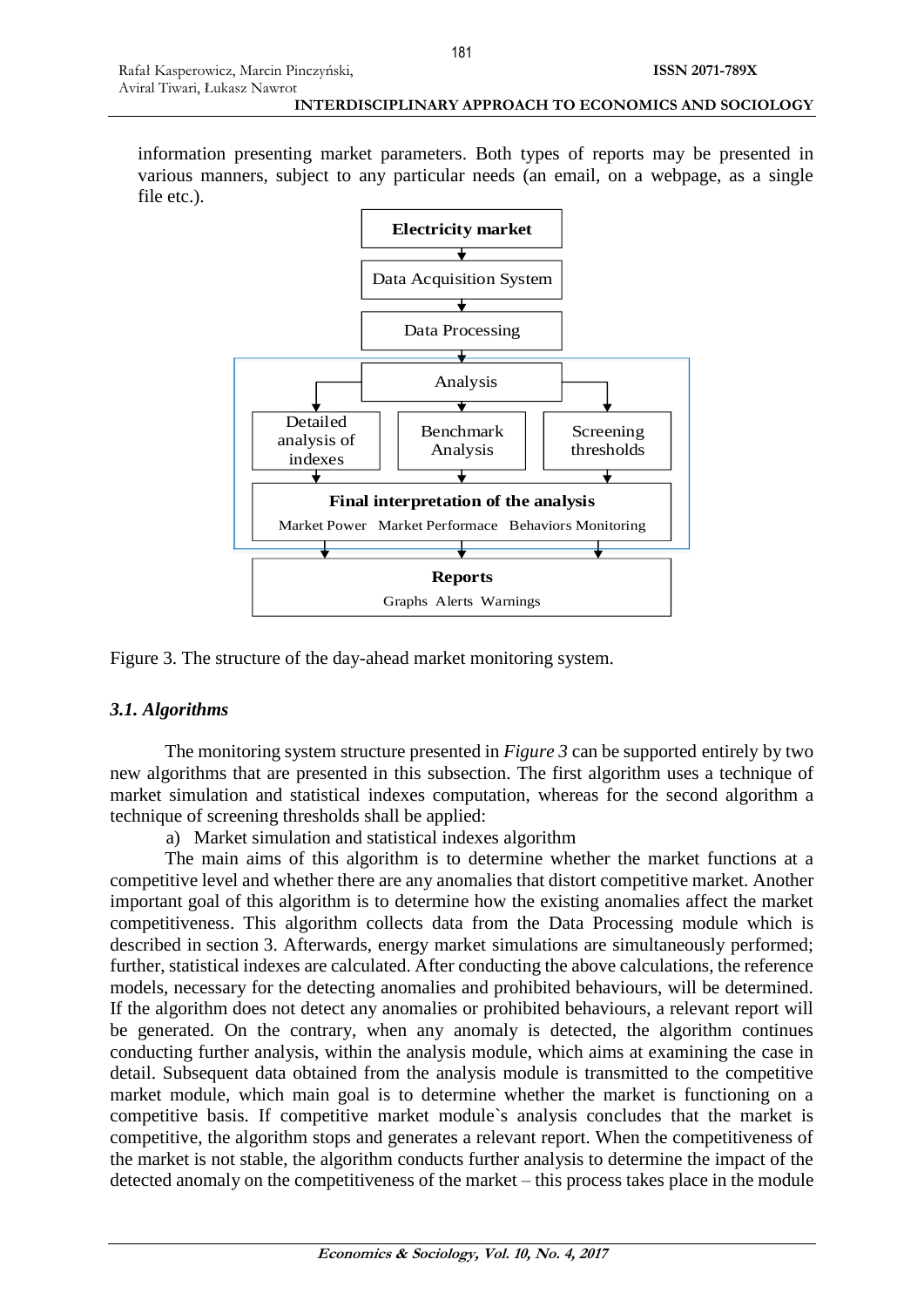Identification of Impact. The final element of this algorithm is generating a report which is comprised of all the alerts warnings and graphs representing the market state.



Figure 4. Market simulation and statistical indexes algorithm

b) Screening thresholds algorithm

One of the core tasks of this algorithm is to identify bids, agents or groups of agents that are responsible for an increase of the final price of electric energy (clearing price). This algorithm is based on the screening thresholds technique. The first three modules of this algorithm are the same as in the algorithm presented in *Figure 4*. The main features of this algorithm are three sections: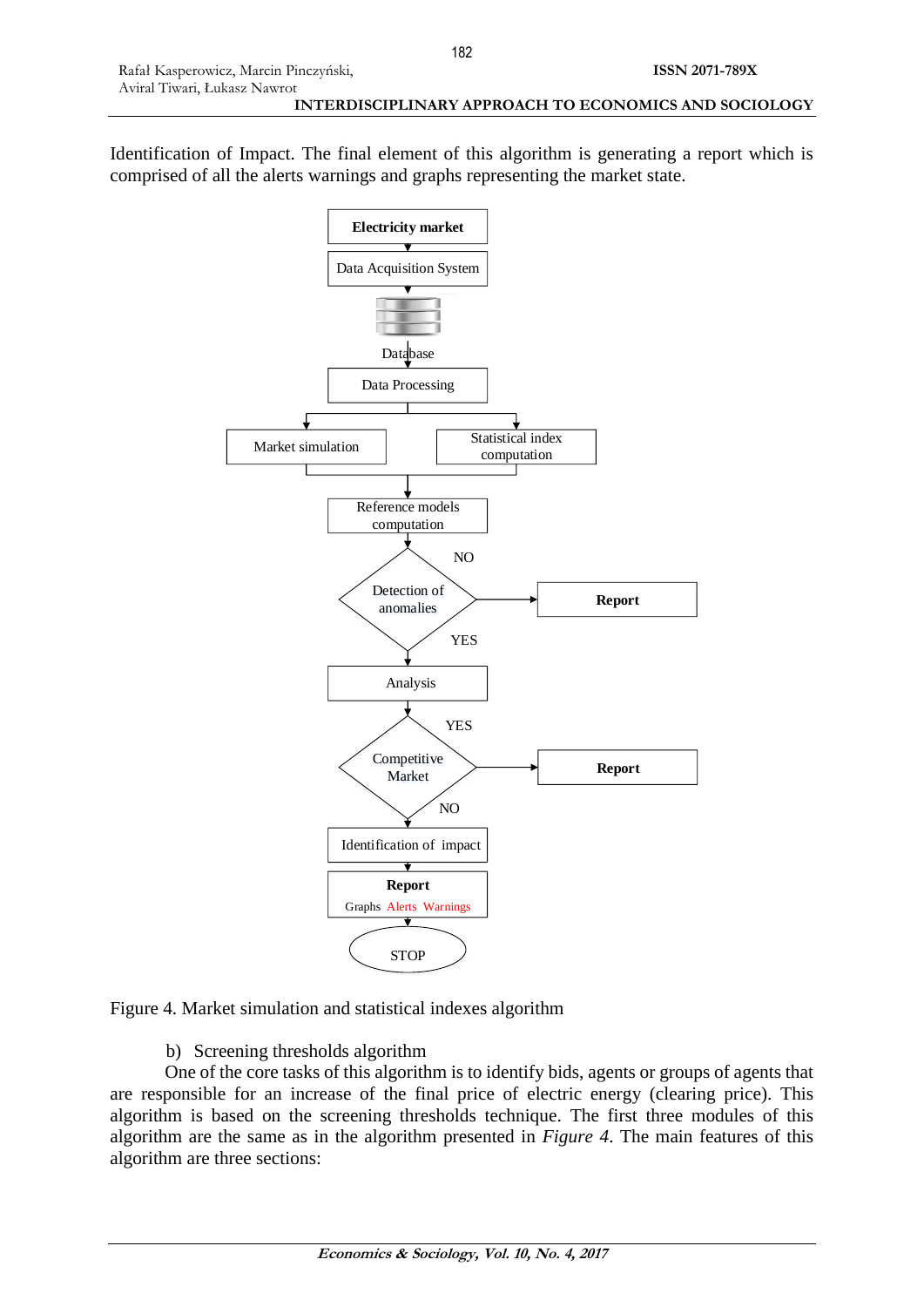- Screening price. This algorithm section comprises of the description of the BPcM index, presented in paragraph IV.A, which aims at determining the impact of a particular agent, technology or groups of agents on the final price of energy within a specified period of time. If the index indicates the possibility of price change or neutral impact of selected bids, the algorithm will generate a relevant report. If it detects a possible overestimation of the final energy price (clearing price), then in this section it will be analysed whether the final price could be denoted as competitive. If the tested group of bids could be allocated within a competitive price range, the algorithm will generate a report and will stop. However, if some of the prices are allocated outside the competitive range, the selected bids will be sent to the next section (Screening energy) of the algorithm.
- Screening energy. In this section, the amount of clearing energy in a competitive price range (from 0 to competitive price PcC) in the selected time period is compared with the weighted average amount of energy in the previous month. If such difference is allocated within an acceptable range, a report will be generated. On the contrary, when the difference is significant, further analyses will be carried in section matrix analysis.
- Matrix analysis. In this section of algorithm matrix containing clearing bids as of the current period (e.g. the current week) will be compared with the ones as of the previous period (e.g. the previous week). Then if the table values are similar (i.e. allocated within an acceptable range), the algorithm will prepare a report, whereas if the differences between the matrixes are significant, the values of particular tables will be deducted from each other; further, a detailed analysis will be conducted and completed with preparation of a final report containing alerts, warnings and figures.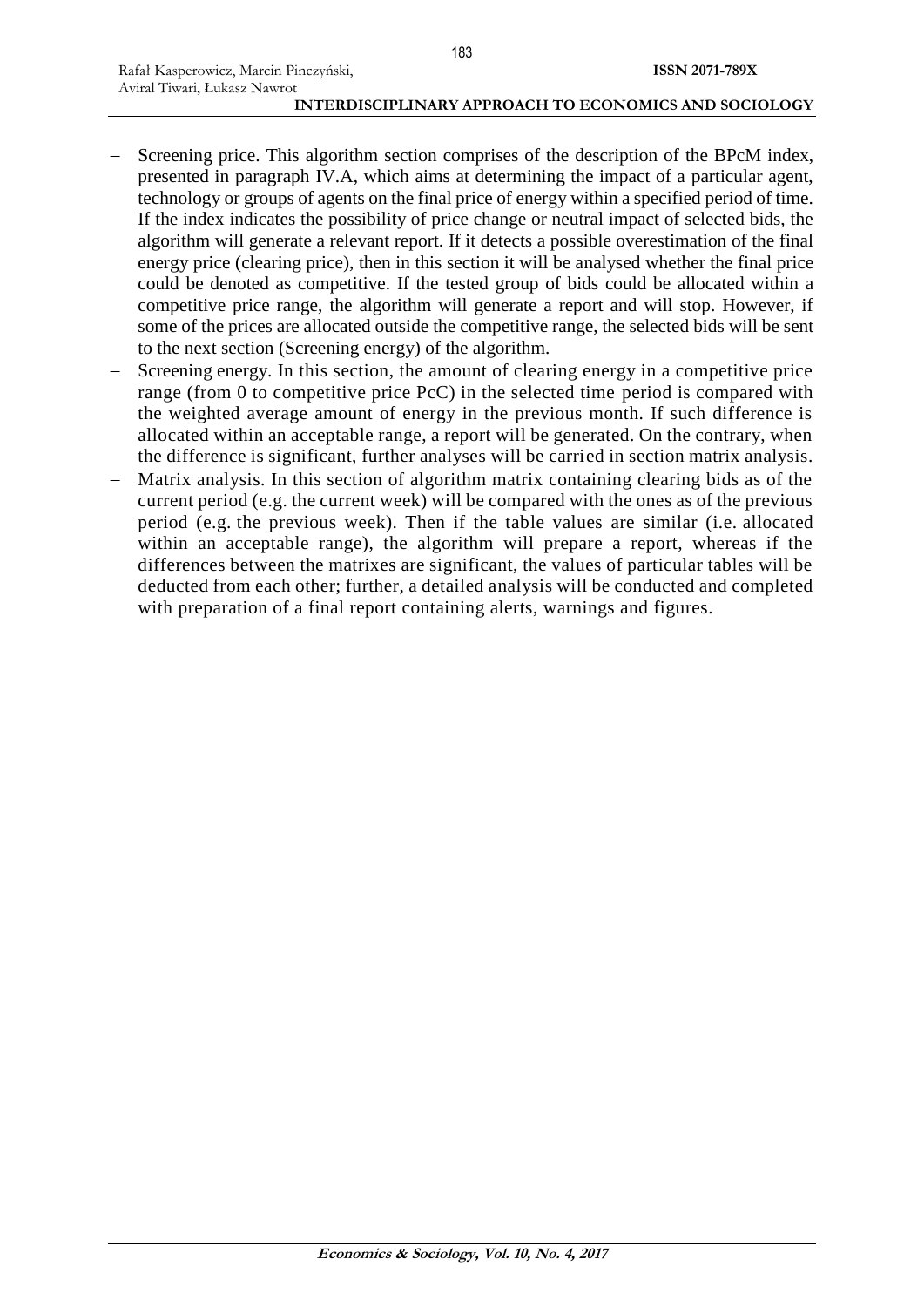

Figure 5. Screening thresholds algorithm

#### **Conclusion**

In this paper, a new structure of electricity market monitoring is developed. This structure has been created for Spanish market, however, it may be applied for monitoring of any electricity market, provided that the relevant source data is available. By the developed system structure, it is possible to compare the parameters examined viavarious methods in order to eliminate any mistakes. Furthermore, the system encompasses a sub-module, which is responsible for the self-diagnosis of measurement and for self-calibration.

The paper also proposes new indexes. These indexes are helpful in fast identification of the technologies or agents responsible for a change of final energy price. One of the crucial elements of proposed algorithms are reference models, parameters defining the competitive price and the threshold values defining market anomalies. The right choice of these parameters will have a significant influence on obtaining the correct results of the analysis. Further, one of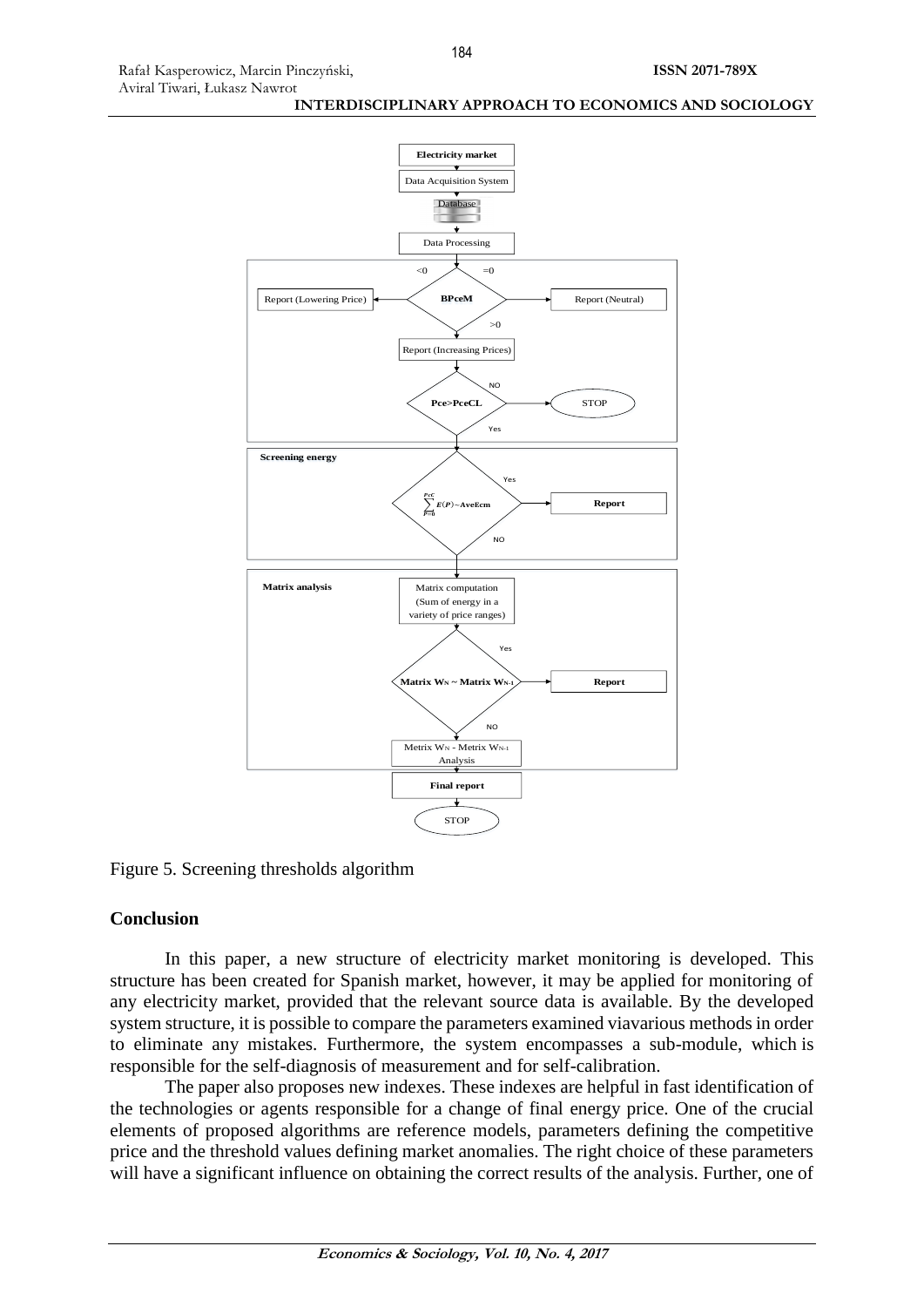the more complex elements of the process is to create market simulation models that will require a complex estimation procedures of the market functioning.

As regards the presentation of the structure and analytical methods of monitoring system, the future work will be concerned with the detailed representation of the sub-modules and practical implementation of the system. In order to achieve this, primarily a group of reference models should be construed as well as the optimal parameters of threshold should be determined in detail. The validation of the future system, along with methods and indexes applied to it, will constitute one of the key factors for the correct functioning of the system.

# **Acknowledgement**

The article is the result of the research project "Determinants of ability to innovation absorption in the tourism industry in relation to renewable energy" financed by the National Science Centre, Poland (decision no. DEC-2012/05/B/HS4/00953).

# **References**

- Anic, I. D., Budak, J., Rajh, E. (2016). New Information Economy in Post-Transition Countries: An Economic Approach to Privacy Concern. *Transformations in Business & Economics*, *15*(2/38), 165-178.
- Balitskiy, S., Bilan, Y., Strielkowski, W. (2014). Energy security and economic growth in the European Union. *Journal* of *Security and Sustainability Issues*, *4*(2), 125-132. DOI: 10.9770/jssi.2014.4.2(2).
- Brożyna, J., Mentel, G., Szetela, B. (2016). Influence of double seasonality on economic forecasts on the example of energy demand. *Journal of International Studies*, *9*(3), 9-20. DOI: 10.14254/2071-8330.2016/9-3/1
- Catalina Crisan-Mitra, C., Dinu, V., Postelnicu, P., Dabija, D. C. (2016). Corporate Practice of Sustainable Development on an Emerging Market. *Transformations in Business & Economics*, *15*(1/37), 228-243.
- Dzikevičius, A., Šaranda, S. (2016). Establishing a set of macroeconomic factors explaining variation over time of performance in business sectors. *Business: theory and practice*, *17*(2), 159-166.
- ETSO Report, A Review of the Monitoring of Market Power The Possible Roles of TSOs in Monitoring for Market Power Issues in Congested Transmission Systems.
- Galarza, R. J., Mqasqas, I. & David, J. C. (2006). Elements of Design in Local Market Power Screens. *Power Systems Conference and Exposition, 2006. PSCE '06. 2006 IEEE PES*, 1710-1717.
- Gan, D. & Bourcier, D. V. (2002). A simple method for locational market power screening. *IEEE Power Engineering Society Winter Meeting*, 434-439.
- Ignotas, A., Stasytytė, V. (2012). Efficiency of energy consumption as a base for sustainable energy sector. *Business: theory and practice*, *17*(2), 128-137.
- Kasperowicz, R., Štreimikienė, D. (2016). Economic growth and energy consumption: comparative analysis of V4 and the "old" EU countries. *Journal of International Studies*, *9*(2), 181-194. DOI: 10.14254/2071-8330.2016/9-2/14
- Limba, T., Guleviciute, G., Romeika, G., Kiskis, M. (2016). E-Business Qualitative Criteria Application: Analysis of Global Market. *Transformations in Business & Economics*, *15*(2B/38B), 645-659.
- Lisin, E., Strielkowski, W. (2014). Modelling new economic approaches for the wholesale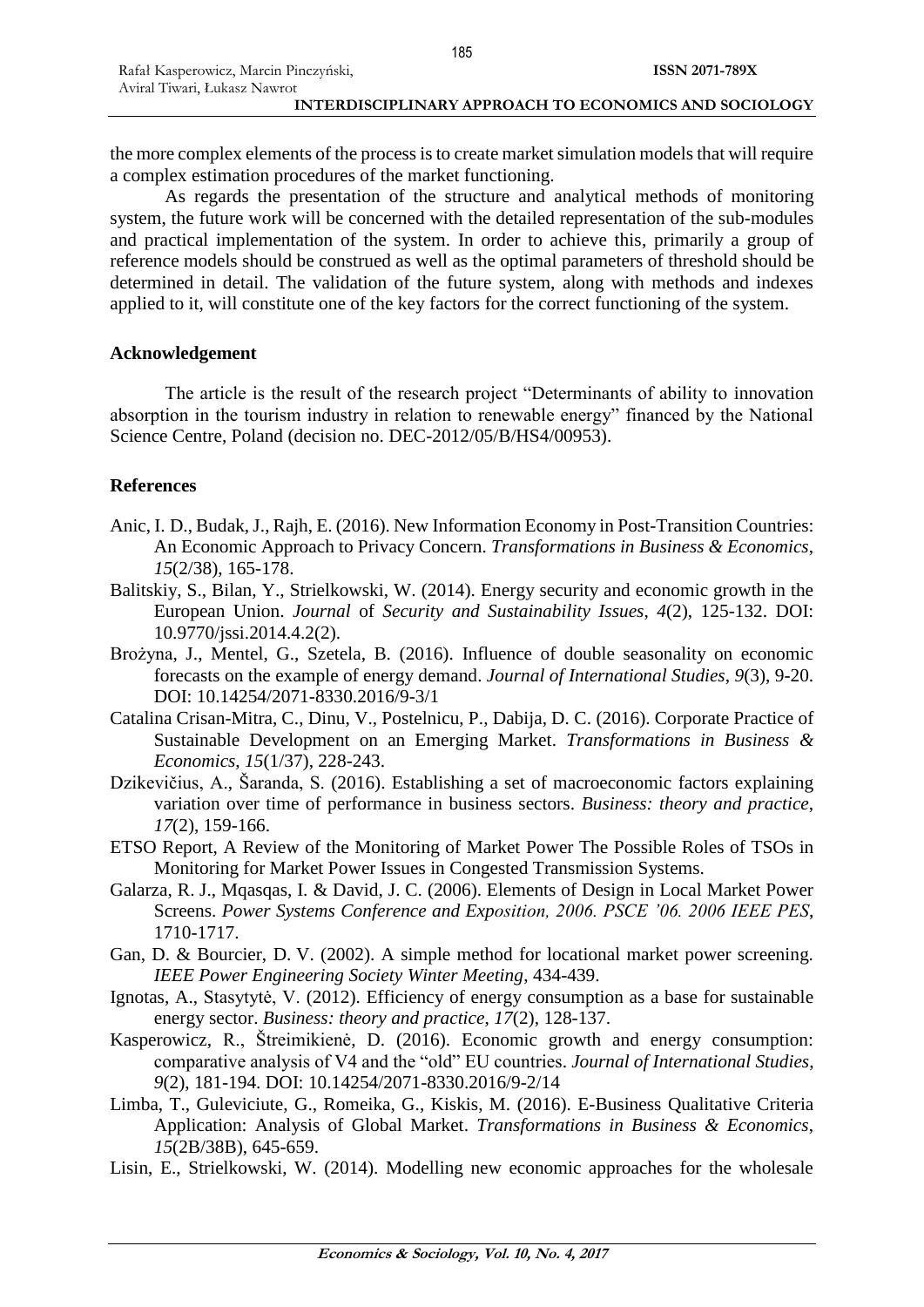energy markets in Russia and the EU. *Transformation in Business & Economics*, *13*(2B), 566-580.

- Lisin, E., Sobolev, A., Strielkowski, W., Garanin, I. (2016). Thermal efficiency of cogeneration units with multi-stage reheating for Russian municipal heating systems. *Energies*, *9*(4), article number 269. DOI: 10.3390/en9040269
- Patton, D. B. (2003). Overview of market monitoring tools and techniques. *IEEE Power Engineering Society General Meeting*, p. 517.
- Pinczynski, M. & Kasperowicz, R. (2016). Overview of electricity market monitoring. *Economics and Sociology*, *9*(4), 153-167.
- Sole, T. D. & Bist, G. (1995). Benchmarking in technical information. *IEEE Transactions on Professional Communication*, *38*(2), 77-82.
- Strielkowski, W., Lisin, E., Astachova, E. (2017). Economic sustainability of energy systems and prices in the EU. *Entrepreneurship and Sustainability Issues*, *4*(4), 591-600. DOI: 10.9770/jesi.2017.4.4(14)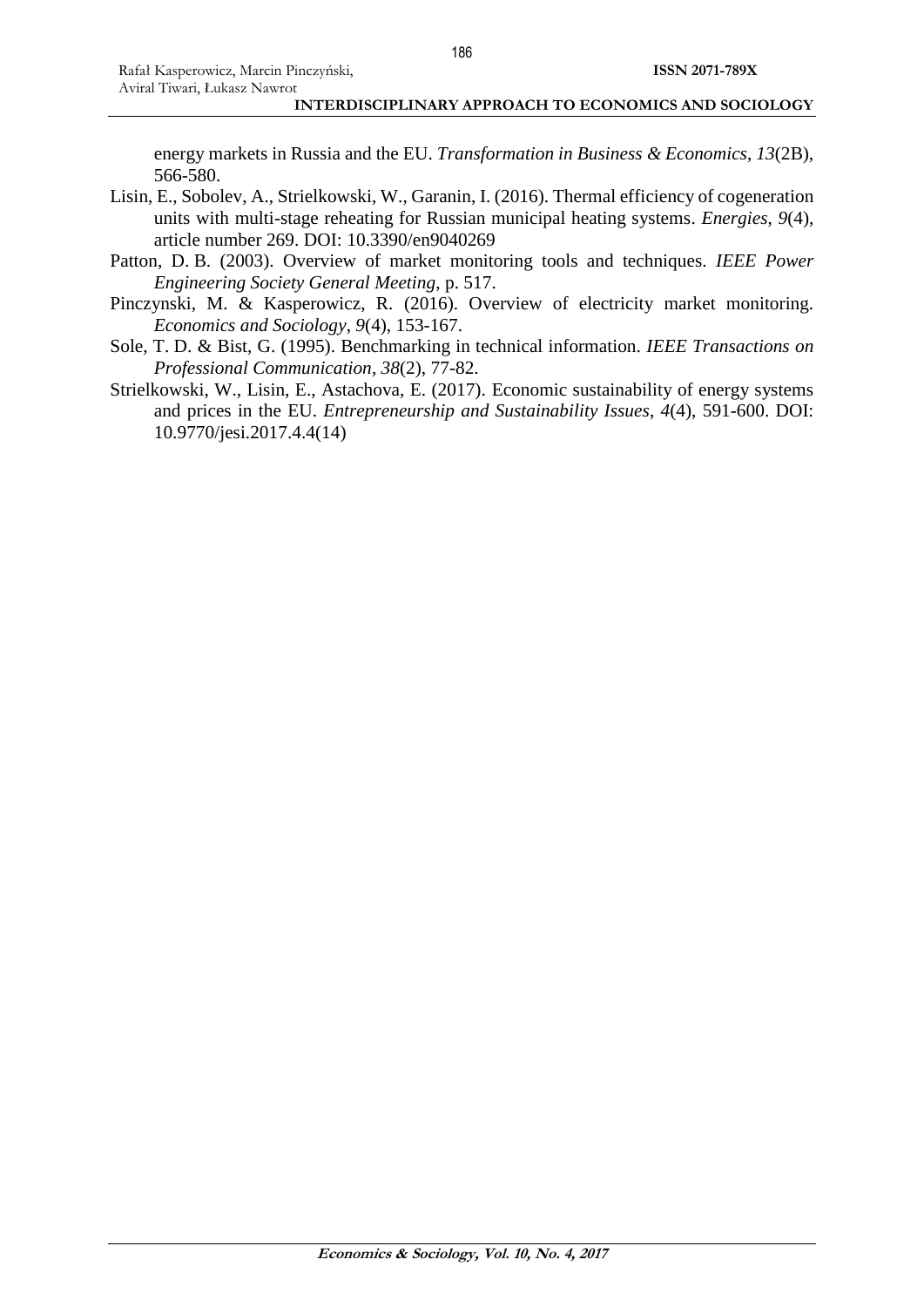



# Appendix A

Figure 1. The representation of average weighted energy price divided into technology groups



Figure 2. The representation of average weighted energy price divided into agents groups